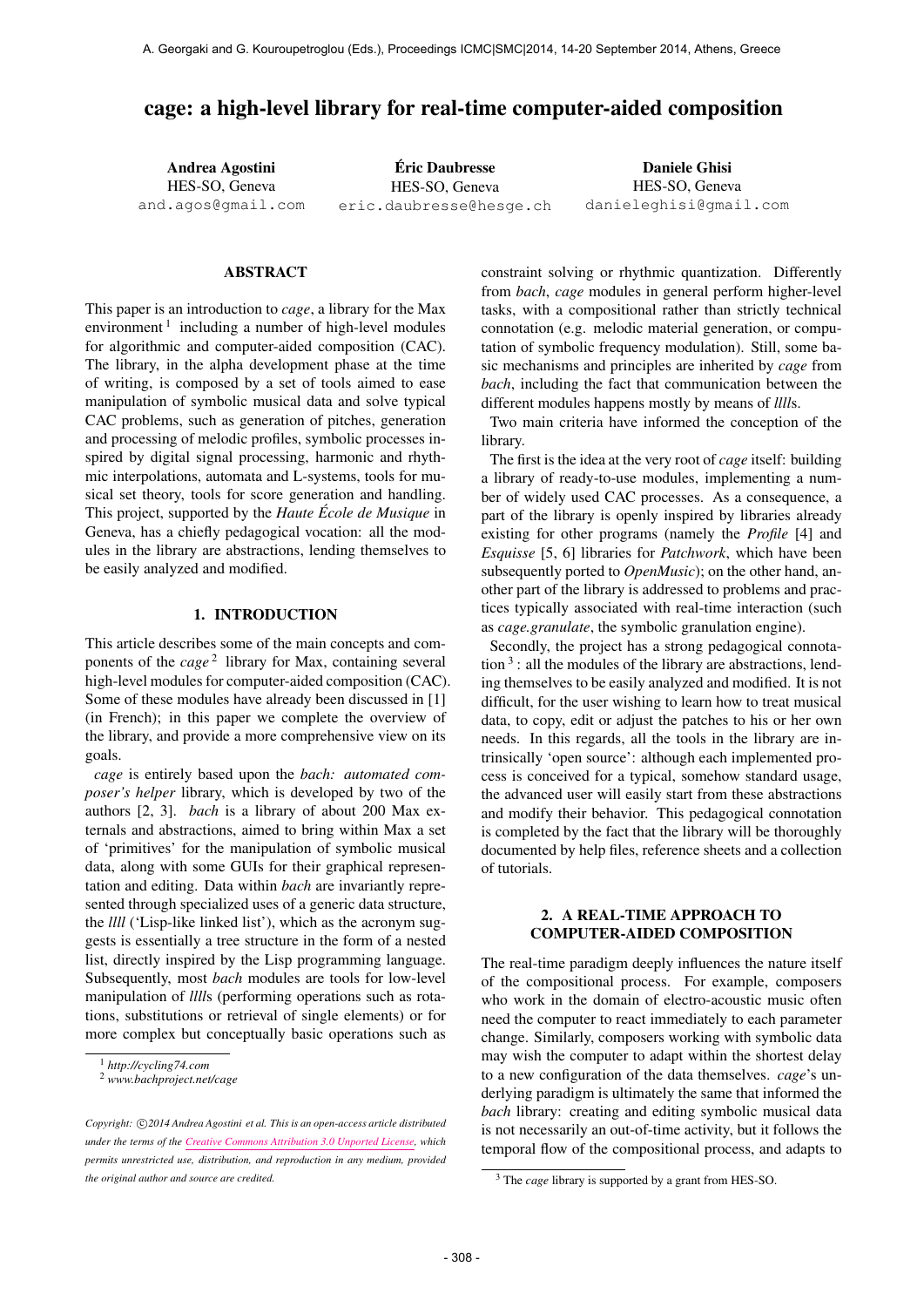it (see also [3, 7, 8]).

# 3. COMPOSITION OF THE LIBRARY

The library is composed by several families of modules. In the following paragraphs we will briefly describe them, in order to give an idea of the scope of the work. Of course, there is no ambition of completeness in the choice of the processes that have been implemented. Computer-aided composition is a vast domain, and practices are personal and specific to each single composer more often than not. Still, it seems to us that some general typologies of approaches, as well as some commonly used specific operations, can be discerned. We attempted to exemplify at least some of them, hoping that our work will be useful to composers wishing to implement their own individual processes and operations.

### 3.1 Pitch generation

The first family of modules that will be discussed is aimed at generating pitches according to different criteria: *cage.scale* and *cage.arpeggio* can generate respectively scales and arpeggios within a given pitch range. The types of chords and scales can be expressed either through symbolic names or midicents patterns. Scale and chord names can contain quartertones and eight-tones as well. *cage.harmser* generates harmonic series starting from a given fundamental, with an optional distortion factor.

Other modules generate pitches on a one-by-one basis: *cage.noterandom* generates random notes from a given reservoir, optionally according to different predefined probability weights, which can be defined, for instance, through *cage.weightbuilder*; *cage.notewalk* generates an aleatory path in a given reservoir, according to a list of allowed steps. In both cases, the result of the operation is meant to be used in combination with *bach.transcribe*, which will transcribe the incoming stream of notes in real time. Also, in both cases the randomly chosen element can be validated by the user via a *lambda loop*. 4

### 3.2 Generation and treatment of melodic profiles

A family of modules is specifically aimed at generating and treating melodic profiles, in a similar fashion to the *Profile* library in OpenMusic and PatchWork [4]. A breakpoint function can be converted in a sequence of pitches (a melodic profile) through *cage.profile.gen*. This profile can be edited in different ways: it can be compressed or stretched (with *cage.profile.stretch*), reversed (with *cage.profile.mirror*), approximated to an harmonic grid or a scale (with *cage.profile.snap*), forced into a pitch range (with *cage.profile.rectify*), randomly perturbed (with

*cage.profile.perturb*) or filtered (with *cage.profile.filter*). Profile filtering is achieved through application of an average, median or custom filter, the latter being definable by the user through a *lambda loop* (see also Fig. 1).



Figure 1. A melodic profile is built from a function defined inside a *bach.slot* object and sampled over 20 points. Then, the profile is filtered by a process expressed through a *lambda loop*, which operates on three-note windows; each window is replaced by a single value, the average of the first and last element of the window itself weighted by the weights  $(1, 2)$ . This filtering process is repeated twice. It can be observed that, because of the windowing, the result contains four notes less than the original sampling.

### 3.3 Processes inspired by electro-acoustic practices

*cage* contains a group of modules dedicated to symbolic emulation of processes belonging to the domains of sound synthesis and digital audio processing.

*cage.freqshift* is a tool allowing transposition of materials linearly on the frequency axis, as in single-sideband ring modulation. Because of the strict similarity of the two processes, *cage.pitchshift* is considered as belonging to the same category, although a pitch shifting operation applied to musical notation is just a simple transposition.

*cage.rm* and *cage.fm* deal respectively with ring modulation and frequency modulation. The idea underlying these techniques, widely employed by composers associated with the spectral movement, is the following: starting from two chords (a 'carrier' and a 'modulating' chord), whose notes are considered as a simple sine tones, the spectrum obtained by modulating with each other these two groups of sinusoids is calculated. Each component of the resulting spectrum is then represented as a note of the resulting chord. This operation requires a number of approximations and trade-offs which can make its result significantly different from the actual product of the corresponding audio treatment: nevertheless, it is a very effective approach in generating rich harmonic families from

<sup>4</sup> A *lambda loop* in *bach* and *cage* is a symbolic feedback configuration: objects supporting this behavior have one or more dedicated 'lambda' outlets returning data for acceptance or modification; these data all the processed in a specific section of the patch whose resulting value is fed back into a dedicated *'lambda'* inlet of the first object. This configuration is often employed within *bach* in order to define custom behaviors for specific operations (e.g. a sorting criterium, or a process to be applied to every element of an *llll*). The name 'lambda' hints to the fact that this configuration somehow allows to pass a section of a patch as a pseudo-argument of an object. Indeed, this is nothing more than an allusion: there is no lambda calculus or interpreted functions involved in the process.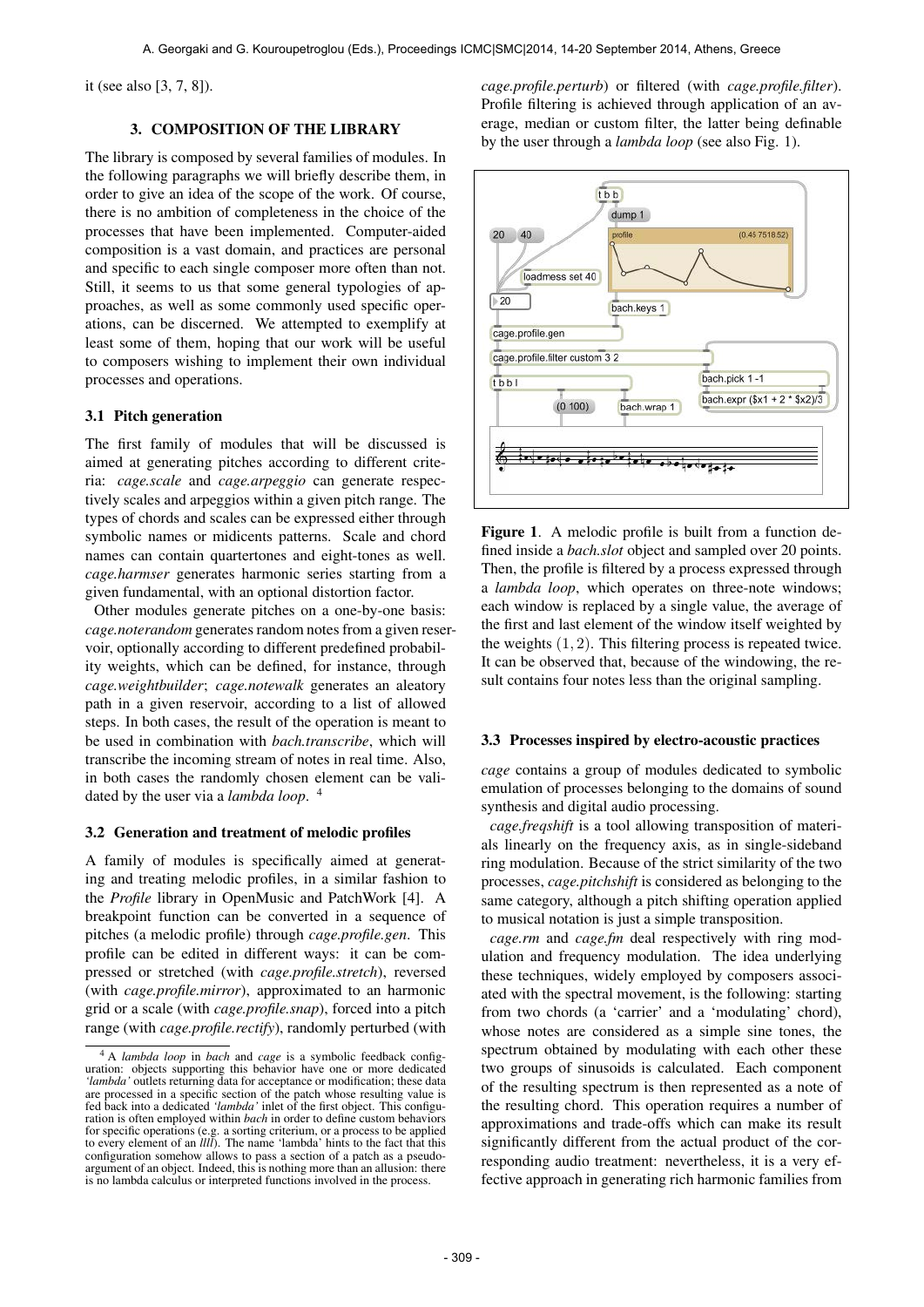simple materials, hence its compositional interest. Although the direct inspiration for *cage.rm* and *cage.fm* is taken from the *Esquisse* library [5, 6] for *OpenMusic*, their operational paradigm and some computational details are different. In particular, being conceived to work in time, these two modules can accept not only simple chords, but also chords sequences representing variations of 'carriers' and 'modulating chords' in time. In this case, the process will return a new score containing the result of these variations in time (see Fig. 2). For what concerns the actual internal computation, the two modules take into account an estimate of the phase oppositions generated by the modulation, and the relative component elision, differently from what happens in the *Esquisse* library. For this reason, the results of the same process in the two environments can be significantly different.



Figure 2. An example of frequency modulation of two scores, achieved through the *cage.fm* abstraction. The 'carrier' and 'modulating' are on top, the result below. The note velocity (treated as the amplitude of the corresponding sinusoidal components) is represented in grayscale.

*cage.virtfun* returns one or more estimates of the virtual fundamental frequency of a chord, as perceived for example at the output of a waveshaping process. The implementation is very simple: the sub-harmonic series of the lowest note of the chord is traversed until a frequency whose harmonics approximate all the notes of the given chord, within a given tolerance, is found. *cage.virtfun* can also be applied to a sequence of chords in time; in this case, the result will be the sequence of the virtual fundamentals. On the other hand, the numerical operation performed by *cage.virtfun* has a broader range of applications: it can be considered a computation of an approximate greatest common divisor of a set of numbers. As such, it is called for example by *cage.accrall* to establish a 'reasonable' minimal rhythmic unit in a non-measured score.

*cage.delay* and *cage.looper* extend the concept of delay

line with feedback in the symbolic domain. Their aim is creating loops and repetitive structures in which the material can be altered at each pass through a *lambda loop*. The difference between the two lies in the musical unit that is passed to the *lambda loop*: a single chord in *cage.delay*, a whole section of the score in *cage.looper*. In both cases, the delay time itself can be changed for each repetition. In principle there is no limitation to the richness of the processes that can be applied to the material in the *lambda loop*: the musical result can therefore be much more complex than a simple iteration.

*cage.cascade*∼ and *cage.pitchfilter* extend the principle of filtering to the symbolic domain. The former applies a chain of two-pole, two-zeros filters to a score, as the *biquad*∼ and *cascade*∼ Max objects, by emulating the actual frequency response of a digital IIR filter. The latter operates directly on pitches, rather than frequencies, by applying to a score a filter defined by a breakpoint function obtained for example from a *function* or a *bach.slot* object. In both cases, the MIDI velocity of each note is modified according to the filter response, and notes whose velocities fall below a given threshold are removed. Interpolation between different filter configurations in time is also possible (see fig. 3).



Figure 3. An example of dynamic filtering of a score obtained through cage.cascade∼ driven by a *dynfilter* slot in a *bach.slot* object. Whenever the filter parameters are edited through the interface, the result is automatically updated in real time.

*cage.granulate* is a symbolic granulation engine. The parameters of the granulation are the same as in the corresponding electro-acoustical process: the time interval between two grains, the size of each grain, the beginning and the end of the temporal region from which the grain must be extracted. Based upon these parameters, *cage.granulate* fills in real time a *bach.roll* object connected to its outlet.

# 3.4 Harmonic and rhythmic interpolation, formalization of agogics

The *cage.chordinterp* abstraction performs a linear harmonic interpolation between a set of chords, through the assignment of different weights to each of them. In the same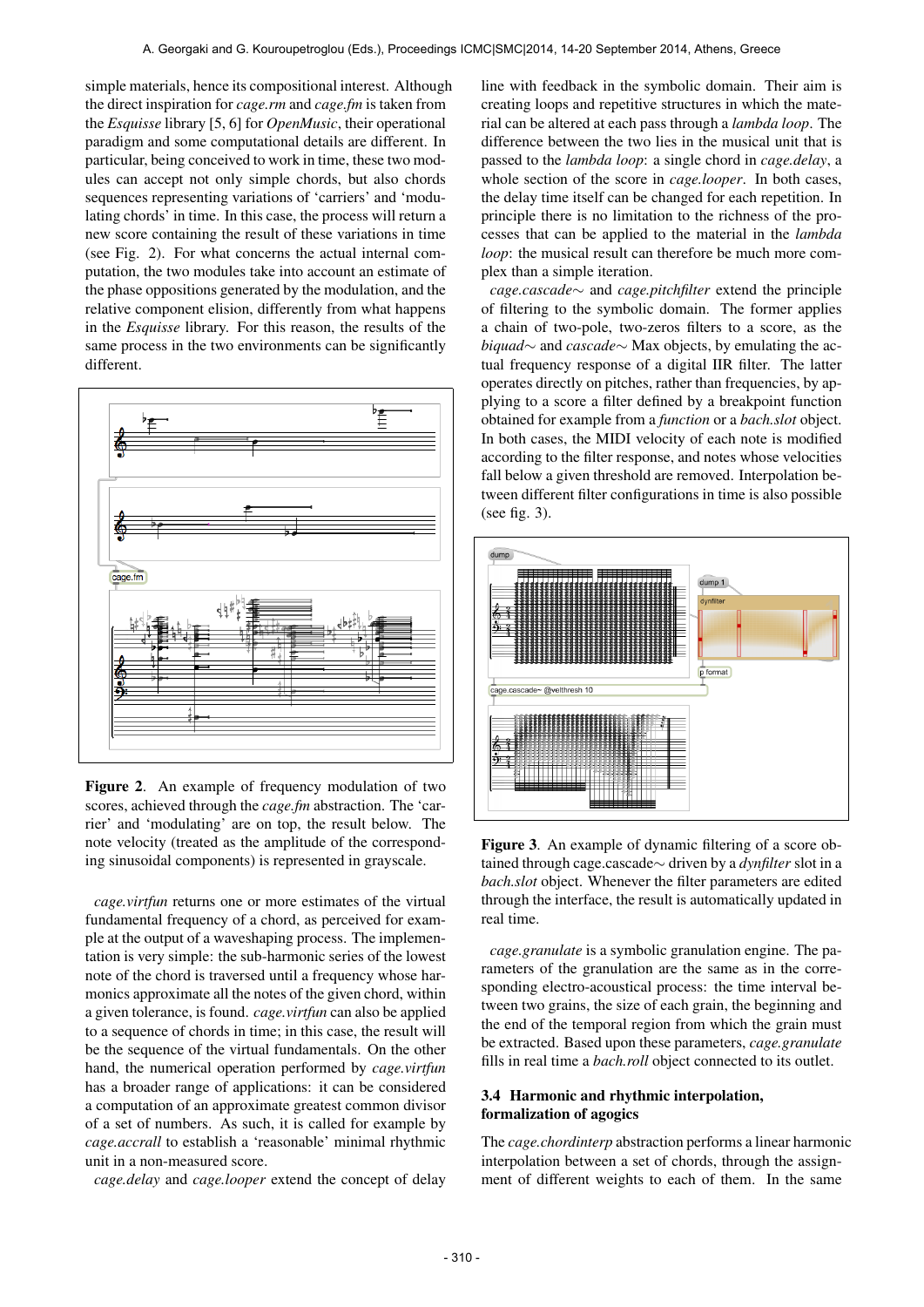way, a rhythmic interpolation can be obtained through the module *cage.rhythminterp*.

*cage.timewarp* on the other hand performs a temporal distortion of a score, obtained through a function (in the usual form of a *lambda loop*) that is applied to the onset of each discrete event of the score. Among the other things, this provides a flexible way to perform any kind and shape of rallentando or accelerando through the definition of the appropriate function - a task that is eased by the *cage.accrall* abstraction, allowing to express agogics through a set of high-level parameters such as total resulting duration or starting and ending speed.



Figure 4. An example of temporal distortion performed through *cage.timewarp*. The function in the *lambda loop* associates time in the original score (above), represented on the x-axis, to time in the resulting score (below), represented on the  $y$ -axis.

#### 3.5 Automata, L-systems, etc.

The *cage.chain* abstraction implements one-dimensional cellular automata and L-systems. It performs rewrites of a given list according to a set of rules defined by the user through either messages or a *lambda loop*. Substitutions can take place on single elements (e.g. a certain letter or note is substituted by a list of letters or notes), or overlapping sequences of elements with a fixed length (e.g., each couple of elements is replaced by one or more different elements); in the latter case, *cage.chain* will manage the behavior at the boundaries according to the values of some specific attributes (*pad*, *align*). In summary, this module makes it easy to build cellular automata, or fractals by substitution.

*cage.life* deals with two-dimensional cellular automata (the most famous example being John Conway's 'game of life'). The rules for these automata are defined through a *lambda loop*. The order of the substitution sub-matrices can be defined by the user as well.

An abstraction closely related to the two previous ones is *cage.lombricus*, implementing a way to build rule-based generative systems. The module accepts a set of starting elements grouped into families, with a weight assigned to each family. The task of the abstraction is creating a sequence of an arbitrary number of elements, trying to match the relative number of occurrences of elements of each family to the weight associated to the family itself. At runtime, the *lambda loop* of the abstraction is fed with proposals of elements to be chained to the existing sequence, along with the whole sequence built so far; each proposal can be refused, or accepted and assigned a score according to custom-definable rules: among the accepted elements, a 'winner' will be chosen according to the score and the weights of the family to which it belongs. If at some point a suitable element cannot be found, the abstraction is capable to backtrack on the sequence built so far, and substitute a previously chosen element with a different one with a lower score but potentially allowing a longer chain to be built. It should also be pointed out that the element needs not to be copied literally in the resulting sequence: for example, the user might want to provide the system with a set of intervals as starting elements, and obtain a melodic sequence at the end of the process: the substitution can be performed within the *lambda loop* described above. In summary, the underlying mechanism of the *cage.lombricus* abstraction shares some features of cellular automata and L-systems on one hand (in particular, a rule-based constructive behavior allowing rewrites), and constraint satisfaction problems on the other (the ability to make choices according to weights and the backtracking behavior), without strictly belonging to either category. Although this process may appear cumbersome, a thorough investigation on our own compositional practices as well as those of other composers (and firstly Michaël Jarrell's) suggested us that it is well-suited to model a wide array of real-life musical formalization techniques.

#### 3.6 Musical set theory tools

A group of modules in *cage* deals with pitch representations typical of the set theory: *cage.chroma2pcset* and *cage.pcset2chroma* convert between pitch class sets and chroma vectors (see [9]); *cage.chroma2centroid* and *cage.centroid2chroma* convert between chroma vectors and spectral centroids, the latter being obtained through the transform described by Harte and Sandler [10]. Going from chroma vector to centroid causes a loss of information, therefore the conversion is not univocal: a single chroma vector, among all those having the input vector as their centroid, is returned.

### 3.7 Scores

*cage* contains a set of modules for the global processing of scores: *cage.rollinterp* interpolates between the contents of two bach.roll objects, according to an interpolation curve or a single value in the case of static interpolation.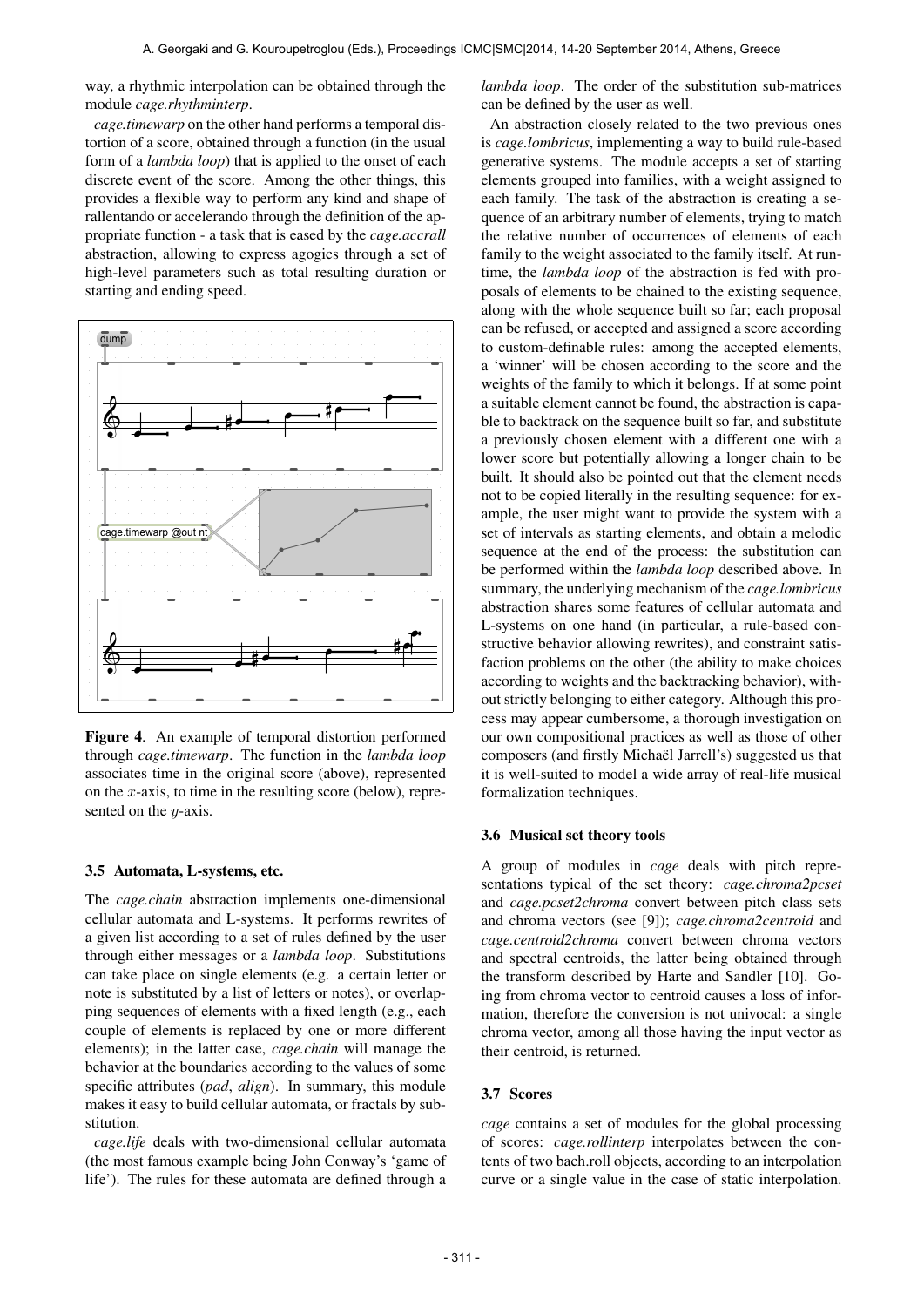

Figure 5. The bottom *bach.roll* shows the sequence of notes produced starting from the top *bach.roll*, and by applying three steps of the substitution rule given in the lambda loop. Such substitution rule states appends to every couple of overlapping notes (*order* is 2) the same couple transposed by one octave plus one semitone. For instance, at the first step, the couple C4 D4 is substituted with C4 D4 C#5 Eb5, and the couple D4 E4 is substituted with D4 E4 Eb5 F5, yielding the sequence C4 D4 C#5 Eb5 D4 E4 Eb5 F5; the following steps do the same with the result obtained from the previous step. *cage.chain* then outputs the whole sequence of steps; only the ending one is displayed.

*cage.envelopes* represents a family of functions synchronized to the total duration of a score, aiding real-time editing of the score with respect to the values of the curves at each instant. *cage.scissors* divides the score contained in a *bach.roll* object according to vertical (time) and horizontal (voice) split points, and returns a matrix containing the resulting score excerpts. *cage.glue* performs the opposite operation: fills a single *bach.roll* with the contents of a matrix of smaller scores, according to the temporal and voice disposition implicit in the matrix itself, or to an explicitly set disposition. *cage.ezptrack* takes a sequence of chords and attempts to reconstruct musical voices, in a similar way to what partial trackers do with harmonic analysis data. (see Fig. 6).

## 3.8 SDIF files support

A set of modules in *cage* is designed to ease the reading and writing of SDIF files [11, 12]. This family contains sub-families for some of the most common analyses and descriptors, namely fundamental frequency, peaks, partial tracking, markers.

Starting from version 0.7.4, *bach* supports reading and writing SDIF files through the *bach.readsdif* object, a low-



Figure 6. Partial tracking on sequences of chords can be quickly and easily be obtained via *cage.ezptrack*. Here, the pitch threshold to link two consecutive peaks is 50mc. Notice the presence of pitch breakpoints in at the end of the lower *bach.roll*, due to the fact that at the end of the upper roll some notes were not perfectly snapped to the semitone grid.

level tool reading all the information contained in a SDIF files and structuring it into an *llll*, and the corresponding *bach.writesdif* object, allowing to write SDIF files starting from their *llll* representation. This representation is complete, meaning that feeding the output of *bach.readsdif* into *bach.writesdif* produces an SDIF file perfectly equivalent, if not identical, to the original one. On the other hand, this very completeness makes the representation itself difficult for the user to manipulate.

For this reason, *cage* includes a set of modules implementing a number of basic operations upon the contents of SDIF files. Some directly convert SDIF data into *bach.roll* syntax, for instance *cage.sdif.ptrack.toroll* (see Fig. 7). Other abstractions rearrange SDIF data in an easily accessible form. As an example, *cage.sdif.fzero.unpack* looks for 1FQ0 (fundamental frequency estimate) frames and outputs onsets, frequencies, confidences, score and amplitudes from different outlets as *llll*s structured by stream. Two abstractions deal with partial tracking (*cage.sdif.ptrack.resolve* and *cage.sdif.ptrack.assemble*), allowing to switch between a time-wise and an index-wise representation of the data.

In general, we did not consider the writing of SDIF files starting from symbolic data a common usage scenario, with one possible exception: markers. For this reason, the only abstraction providing a direct translation from a notation object to a SDIF *llll* is *cage.sdif.markers.fromroll*, transferring into it all the markers of a *bach.roll* object, each with its time position and name.